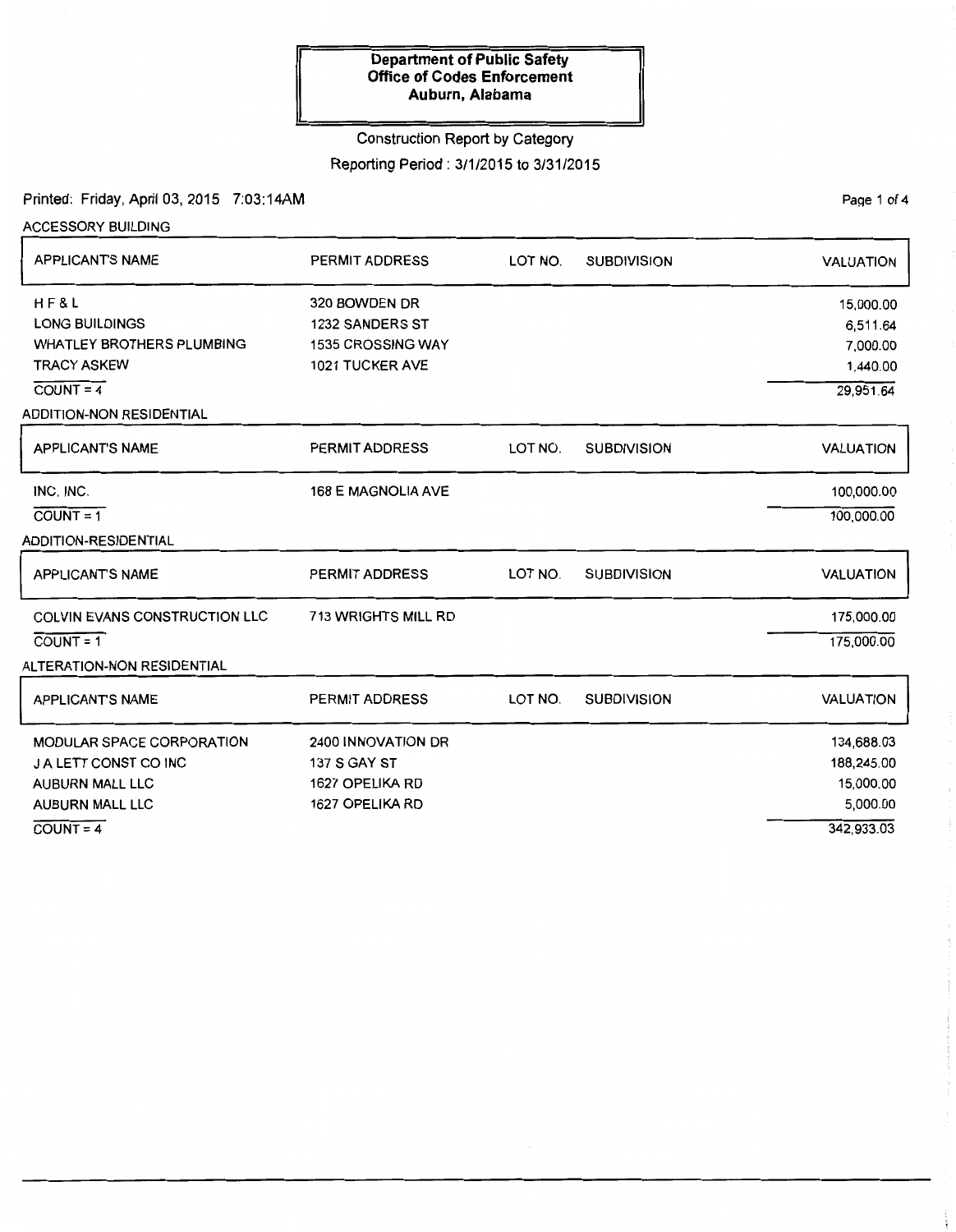# Construction Report by Category Reporting Period : 3/1/2015 to 3/31/2015

# Printed: Friday, April 03, 2015 7:03:14AM

### ALTERATION-RESIDENTIAL

| <b>APPLICANT'S NAME</b>               | <b>PERMIT ADDRESS</b> | LOT NO. | <b>SUBDIVISION</b> | <b>VALUATION</b> |
|---------------------------------------|-----------------------|---------|--------------------|------------------|
| HIVE PARTNERS, LLC                    | 395 CARY DR           |         |                    | 53,000.00        |
| THE LETLOW CO LLC                     | 231 GRAYSTONE LN      |         |                    | 88,000.00        |
| <b>TURNER FENCE</b>                   | 410 DEER RUN RD       |         |                    | 3,750.00         |
| WINDOW WORLD OF MONTGOMERY            | 779 MOORES MILL DR    |         |                    | 1,652.00         |
| TMP CONSTRUCTION INC                  | 206 BIBB AVE          |         |                    | 15,000.00        |
| SOUTH EAST ALABAMA MINORITY           | 920 SLAUGHTER AVE     |         |                    | 3,223.00         |
| <b>HALLMAN BRADSHAW</b>               | 1671 GLENDALE CIR     |         |                    | 20,000.00        |
| LYNN CONSTRUCTION                     | 1208 HICKORY LN       |         |                    | 18,000.00        |
| <b>MIDSOUTH INDUSTRIAL CONSTRUCTI</b> | 611 ALFA CT           |         |                    | 2,300.00         |
| <b>GRAHAMS TOTAL RESTORATION INC</b>  | 535 TALBERT DR        |         |                    | 8,000.00         |
| <b>MARIA STARK</b>                    | <b>118 THOMAS ST</b>  |         |                    | 5,000.00         |
| <b>COMPASS CONSTRUCTION</b>           | 605 S GAY ST          |         |                    | 52,500.00        |
| WINDOW WORLD OF MONTGOMERY            | 7 BEECH BROOK DR      |         |                    | 1,936.00         |
| <b>STEPHEN JENKINS</b>                | 371 N COLLEGE ST      |         |                    | 15,000.00        |
| HF&L                                  | 232 KIMBERLY DR       |         |                    | 10,000.00        |
| $COUNT = 15$                          |                       |         |                    | 297,361.00       |
| AMUSEMENT/SOCIAL/RECREATIONAL         |                       |         |                    |                  |
| <b>APPLICANT'S NAME</b>               | <b>PERMIT ADDRESS</b> | LOT NO. | <b>SUBDIVISION</b> | <b>VALUATION</b> |
| SOUTHEAST POOL BUILDERS               | 2564 DANBURY DR       |         |                    | 22,000.00        |
| $COUNT = 1$                           |                       |         |                    | 22,000.00        |
| OFFICE/BANK/PROFESSIONAL              |                       |         |                    |                  |
| <b>APPLICANT'S NAME</b>               | <b>PERMIT ADDRESS</b> | LOT NO. | <b>SUBDIVISION</b> | VALUATION        |
| <b>WHATLEY CONSTR CO</b>              | 815 OPELIKA RD        |         |                    | 1,266,975.00     |
| $COUNT = 1$                           |                       |         |                    | 1,266,975.00     |
| ROOFING-RESIDENTIAL                   |                       |         |                    |                  |
| <b>APPLICANT'S NAME</b>               | PERMIT ADDRESS        | LOT NO. | <b>SUBDIVISION</b> | <b>VALUATION</b> |
| <b>JTF PROPERTIES</b>                 | 603 HARPER AVE        |         |                    | 2,000.00         |
| <b>B &amp; L ROOFING</b>              | 643 N COLLEGE ST      |         |                    | 4,640.00         |
| SUPERIOR ROOFING                      | 1205 SUNNYSLOPE CT    |         |                    | 10,335.00        |
| <b>SUPERIOR ROOFING</b>               | 1201 HICKORY LN       |         |                    | 9,930.00         |
| $COUNT = 4$                           |                       |         |                    | 26,905.00        |

PaQe 2 of 4

ŧ  $\frac{1}{2}$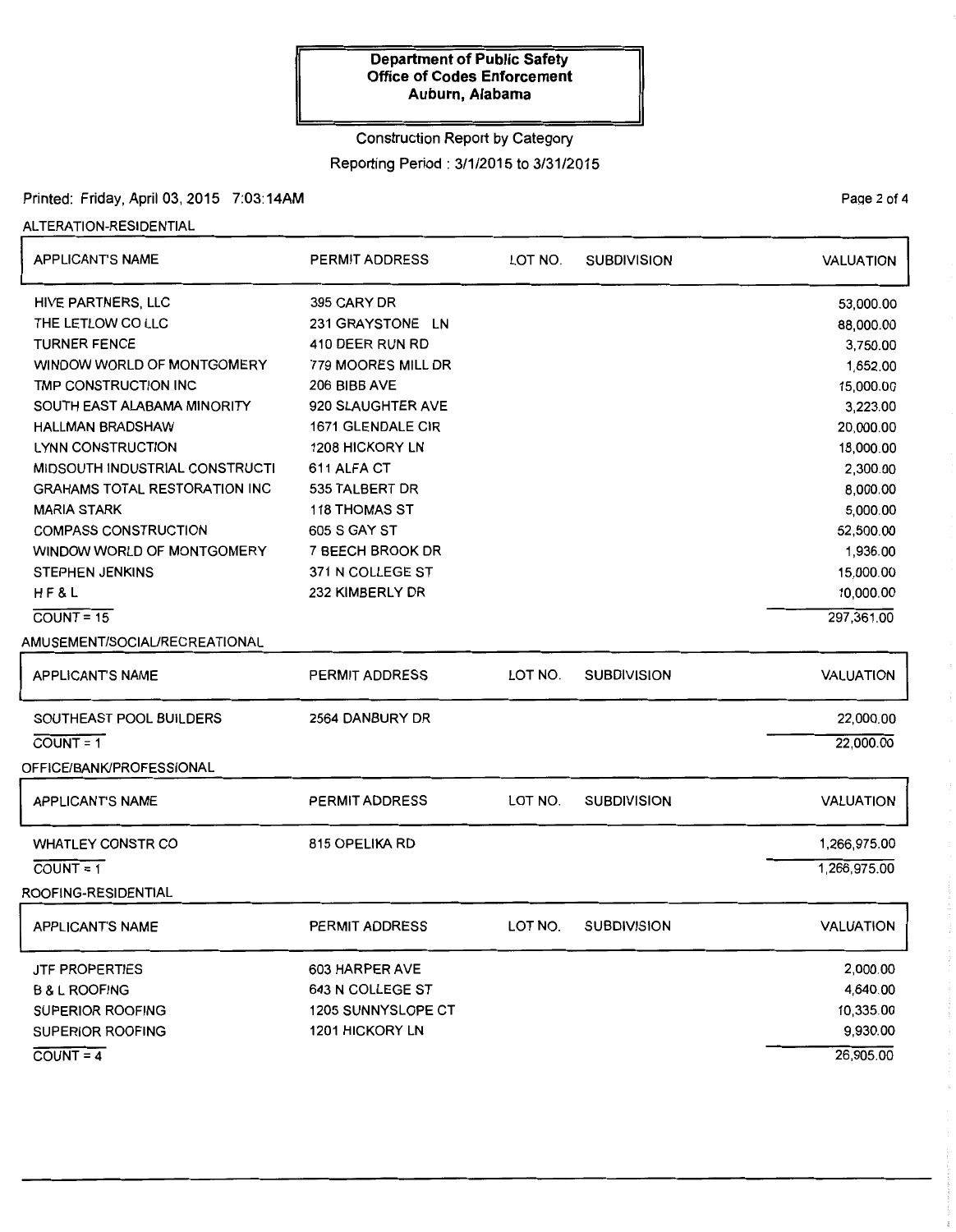## Construction Report by Category

Reporting Period : 3/1/2015 to 3/31/2015

# Printed: Friday, April 03, 2015 7:03:14AM Page 3 of 4

### SINGLE FAMILY HOUSE-DETACHED

| <b>APPLICANT'S NAME</b>               | <b>PERMIT ADDRESS</b>        | LOT NO. | <b>SUBDIVISION</b>           | <b>VALUATION</b> |
|---------------------------------------|------------------------------|---------|------------------------------|------------------|
| <b>DEAN SPRATLIN CONSTRUCTION INC</b> | 1375 FALLS CREST DR          | 103     | YARBROUGH FARMS PAHSE 3      | 487,467.28       |
| <b>EDGAR HUGHSTON BUILDER INC.</b>    | <b>444 LIGHTNESS DR</b>      | 254     | <b>SOLAMERE</b>              | 308,964.61       |
| <b>BUILDERS PROFESSIONAL GROUP</b>    | 1266 AUBIE DR                | 47      | <b>GARDENS AT GATEWOOD</b>   | 268,430.54       |
| <b>LANDMARK PROPERTIES</b>            | 1514 MARLEY LN               | 122     | <b>EAST LAKE SUBDIVISION</b> | 338,606.55       |
| <b>HAYLEY-FREEMAN CONST CO</b>        | 160 SIENA PL                 | 109     | <b>TUSCANY HILLS</b>         | 139,957.00       |
| <b>EDGAR HUGHSTON BUILDER INC.</b>    | 327 YUKON DR                 | 194     | <b>SOLAMERE</b>              | 283,007.50       |
| <b>EDGAR HUGHSTON BUILDER INC.</b>    | <b>406 LIGHTNESS DR</b>      | 265     | <b>SOLAMERE</b>              | 217,609.56       |
| DILWORTH DEVELOPMENT                  | 2644 DANBURY DR              | 59      | <b>WHITE OAKS</b>            | 689,000.00       |
| <b>EDGAR HUGHSTON BUILDER INC.</b>    | 1249 SHADOWWOOD LN           | 1       | <b>SHADOW WOODS</b>          | 341,180.48       |
| <b>EDGAR HUGHSTON BUILDER INC.</b>    | 1255 SHADOWWOOD LN           | 2       | <b>STONEWOOD FARMS</b>       | 367,972.42       |
| <b>EDGAR HUGHSTON BUILDER INC.</b>    | 1261 SHADOWWOOD LN           | 3       | <b>SHADOW WOODS</b>          | 323,519.40       |
| DOUG CANNON CONSTRUCTION CO IN        | <b>1645 SAINT ANDREWS LN</b> | 9Α      | <b>MOORES MILL GOLF CLUB</b> | 1,200,000.00     |
| HOMEWORKS OF ALABAMA INC              | 670 KINGS WAY                | 53A     | <b>CHARLESTON PLACE</b>      | 255,714.80       |
| <b>HOLLAND HOMES INC.</b>             | <b>1699 MUIR DR</b>          | 48      | <b>STONE CREEK</b>           | 247,062.87       |
| AMERICA'S HOME PLACE                  | 921 TUCKER AVE               | 9       | <b>GARY JONES</b>            | 138,124.00       |
| HOMEWORKS OF ALABAMA INC              | 2229 N DONAHUE DR            | 73      | <b>HIGHLANDS</b>             | 247,624.60       |
| <b>GEORDAN COMMUNITIES</b>            | 205 FLAGSTONE PL             | 59      | STONEWOOD FARMS              | 305,760.96       |
| MICHAEL SCHUMACHER                    | <b>1814 ALTAMONT CT</b>      | 94      | MOORES MILL GOLF CLUB        | 450,909.26       |
| <b>WILL CROW</b>                      | 1320 MORRIS DR               | 13      | <b>HEATHER LANE</b>          | 150,000.00       |
| HOMESTEAD RESIDENTIAL                 | 496 BENNINGTON CT            | 379     | <b>ASHETON LAKES</b>         | 290,053.39       |
| HIVE PARTNERS, LLC                    | 621 DUMAS DR                 |         |                              | 346,305.75       |
| <b>STONE MARTIN BUILDERS</b>          | <b>813 WHITTINGTON ST</b>    | 24      | <b>COTSWOLDS</b>             | 418,602.77       |
| STONE MARTIN BUILDERS                 | <b>817 WHITTINGTON ST</b>    | 23      | <b>COTSWOLDS</b>             | 372,723.38       |
| <b>GEORDAN COMMUNITIES</b>            | 311 FLAGSTONE PL             | 78      | STONEWOOD FARMS              | 268,103.10       |
| SIMS & COMPANY LLC                    | 1580 ALEX AVE                | 174     | <b>EAST LAKE SUBDIVISION</b> | 383,431.80       |
| <b>GRAYHAWK HOMES INC</b>             | 2061 KEITH CT                | 41      | <b>DONAHUE RIDGE</b>         | 401,110.41       |
| <b>GRAYHAWK HOMES INC</b>             | 2065 KEITH CT                | 42      | <b>DONAHUE RIDGE</b>         | 239,272.31       |
| DACK HOMES WEST LLC                   | 2143 AUTUMN RIDGE WAY        | 24      | <b>AUTUMN RIDGE</b>          | 293,811.04       |
| <b>GRAYHAWK HOMES INC</b>             | 2064 KEITH CT                | 45      | <b>DONAHUE RIDGE</b>         | 292,707.48       |
| <b>STONE MARTIN BUILDERS</b>          | <b>2446 CHURCHILL CIR</b>    | 93      | <b>LUNDY WEST</b>            | 216,283.69       |
| <b>STONE MARTIN BUILDERS</b>          | 600 HEYWOOD ST               | 25      | <b>COTSWOLDS</b>             | 303,604.75       |
| <b>MICHAEL A MONK</b>                 | <b>467 MERIMONT BLVD</b>     | 57      | <b>ASHETON LAKES</b>         | 342,479.95       |
| <b>MICHAEL A MONK</b>                 | <b>461 MERIMONT BLVD</b>     | 58      | <b>ASHETON LAKES</b>         | 349,216.97       |
| <b>MICHAEL A MONK</b>                 | 414 MERIMONT BLVD            | 20      | <b>ASHETON LAKES</b>         | 475,704.69       |
| <b>RIDGE CREST PROPERTIES LLC</b>     | 1564 CLUB CREEK CT           | 38      | YARBROUGH FARMS              | 268,575.56       |
| <b>RIDGE CREST PROPERTIES LLC</b>     | 1162 FALLS CREST DR          | 50      | <b>YARBROUGH FARMS</b>       | 349,599.54       |
| WHEELES CONSTRUCTION                  | 4017 NASH CREEK DR           | 23      | <b>NASH CREEK</b>            | 305,000.00       |
| DACK HOMES WEST LLC                   | <b>2147 AUTUMN RIDGE WAY</b> | 25      | <b>AUTUMN RIDGE</b>          | 192,903.98       |
| <b>EASTBROOK HOMES</b>                | 2151 ASHLEY CT               | 28      | SHELTON COVE                 | 241,248.17       |
| <b>GRAYHAWK HOMES INC</b>             | 2068 KEITH CT                | 44      | <b>DONAHUE RIDGE</b>         | 252,756.66       |
| THE WORTHY GROUP, INC.                | <b>734 QUEENS WAY</b>        | 13      | <b>CHARLESTON PLACE</b>      | 253,421.85       |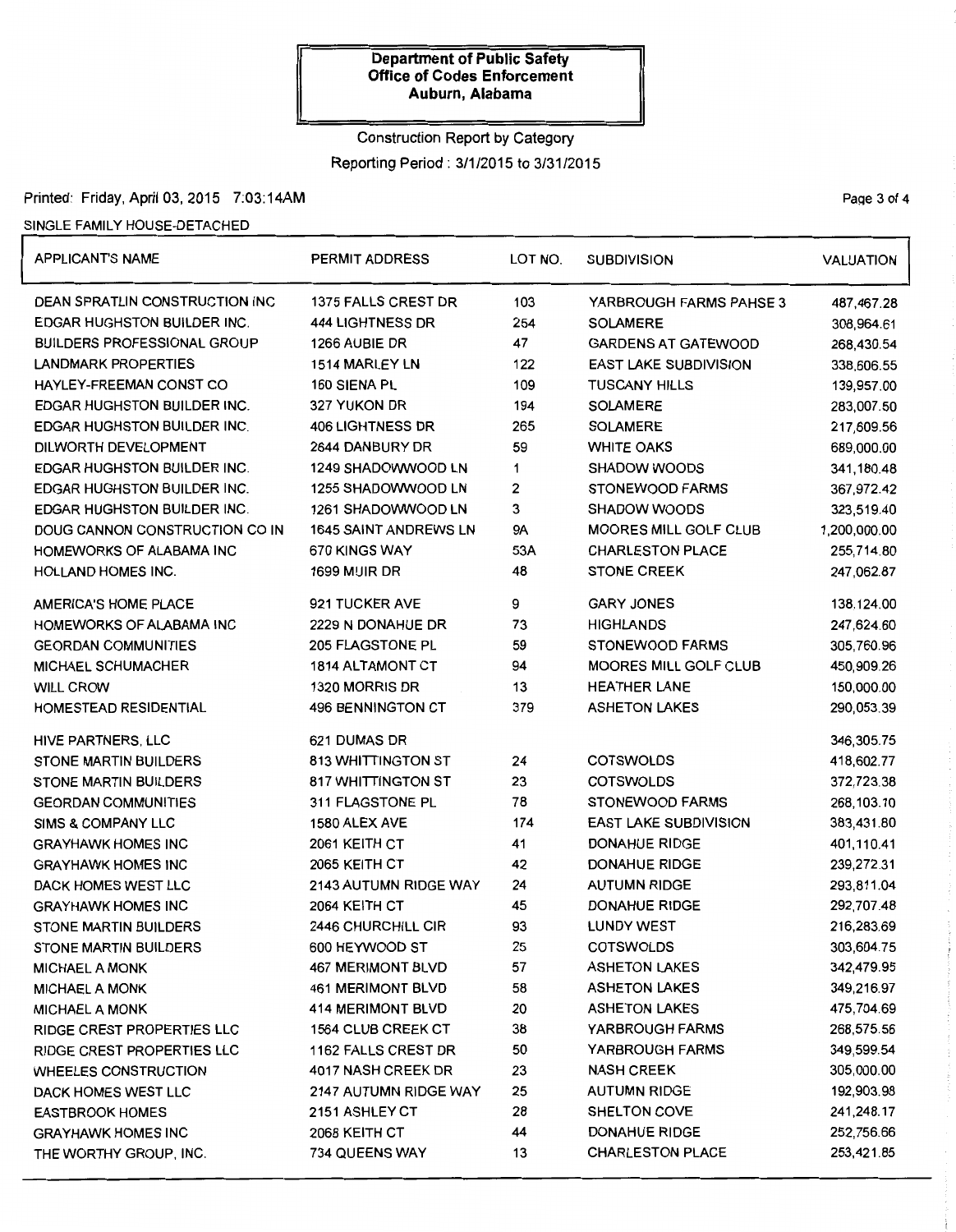# Construction Report by Category

Reporting Period : 3/1/2015 to 3/31/2015

# Printed: Friday, April 03, 2015 7:03:14AM

## SINGLE FAMILY HOUSE-DETACHED

| <b>APPLICANT'S NAME</b>                                                                                                                                                                                                  | <b>PERMIT ADDRESS</b>                                                                                                                                                    | LOT NO.                                            | <b>SUBDIVISION</b>                                                                                                                                                                   | VALUATION                                                                                                    |
|--------------------------------------------------------------------------------------------------------------------------------------------------------------------------------------------------------------------------|--------------------------------------------------------------------------------------------------------------------------------------------------------------------------|----------------------------------------------------|--------------------------------------------------------------------------------------------------------------------------------------------------------------------------------------|--------------------------------------------------------------------------------------------------------------|
| <b>EASTBROOK HOMES</b><br><b>STONE MARTIN BUILDERS</b><br><b>STONE MARTIN BUILDERS</b><br><b>HARRIS DOYLE HOMES</b><br><b>STONE MARTIN BUILDERS</b><br>DILWORTH DEVELOPMENT<br>H F & L<br><b>HE &amp; L CONSTRUCTION</b> | 2195 RED TAIL LN<br>679 ANTLER RIDGE CT<br>678 ANTLER RIDGE CT<br>1186 SOUTHRIDGE CT<br>653 DEER RUN RD<br>927 ANDREWS AVE<br>446 BRECKENRIDGE CT<br>431 BRECKENRIDGE CT | 146b<br>121<br>122<br>60<br>183<br>209<br>20<br>13 | <b>PRESERVE</b><br><b>LUNDY CHASE</b><br><b>LUNDY CHASE</b><br><b>CYPRESS POINT</b><br><b>LUNDY CHASE</b><br>YARBROUGH FARMS -THE PARC<br><b>BRECKENRIDGE</b><br><b>BRECKENRIDGE</b> | 279,457.95<br>292,377.05<br>283,201.55<br>339,446.20<br>224.867.79<br>290,720.69<br>201.945.23<br>289,928.08 |
| DILWORTH DEVELOPMENT<br>$COUNT = 50$                                                                                                                                                                                     | 1324 FALLS CREST DR                                                                                                                                                      | 122                                                | YARBROUGH FARMS                                                                                                                                                                      | 377,957.88<br>16.197.731.49                                                                                  |

TOTAL COUNT= 81

TOTAL VALUATION =

18,458,857.16

Reclaux Ment

PaQe 4 of 4